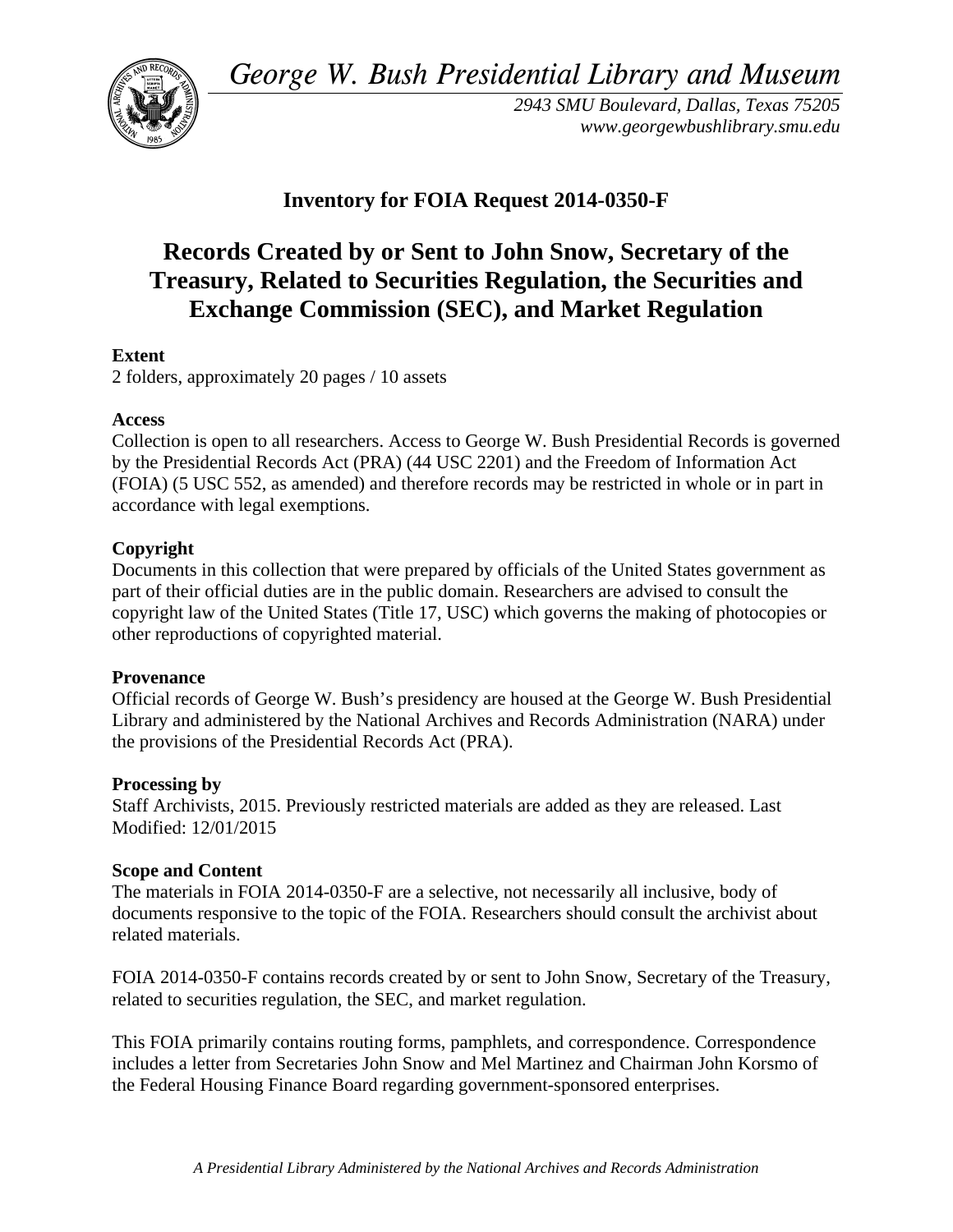#### **System of Arrangement**

The materials in FOIA 2014-0350-F are a systematic body of documents responsive to the topic of the FOIA. Researchers should consult an archivist about related materials.

Documents responsive to this FOIA were found in these collection areas –White House Office of Records Management (WHORM) Subject Files and George W. Bush Presidential Electronic Records.

WHORM Subject Files are processed at the document level.

The WHORM Subject File compiled by the White House Office of Records Management is comprised of a series of documents assigned a letter/number combination and filed in a subject category. A complete listing of the subject categories including a detailed description of each category is available in our research room and on our website at www.georgewbushlibrary.smu.edu

The Executive Office of the President (EOP) instance of the Electronic Records Archive (ERA) contains electronic records created or received by President George W. Bush. These records are stored in Search and Access Sets (SAS) that represent their originating computer program, such as Exchange Email or the Worker and Visitor Entry System (WAVES). In addition to records captured from the White House's electronic systems, EOP-ERA also contains records from the home and shared drives used by White House staff.

The following is a list of documents and folders, as well as a manifest of electronic records, processed in response to FOIA 2014-0350-F:

### **Records Management, White House Office of**

Subject Files - FG006-03A (Chief of Staff, Office Files)

 568540 570259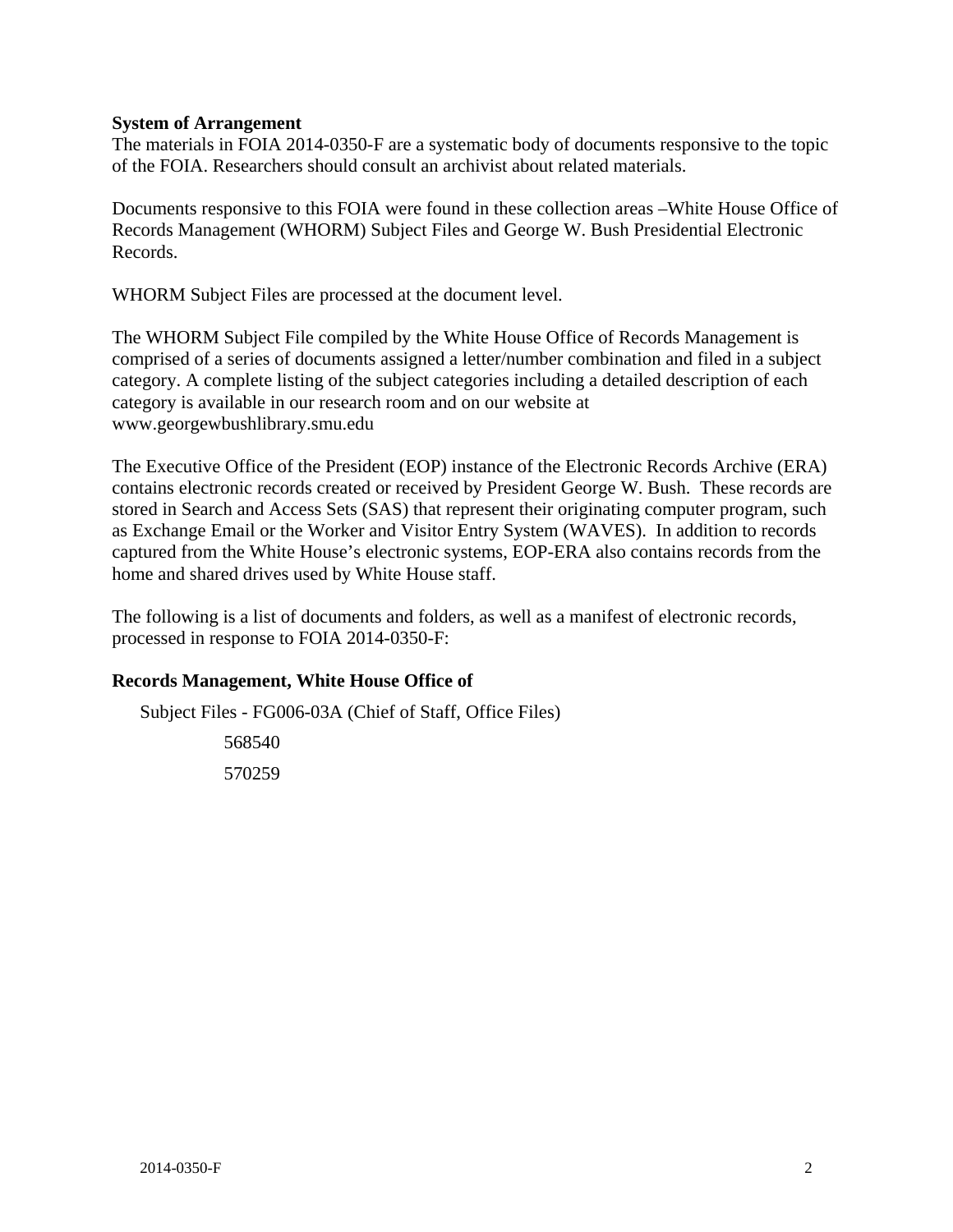### **ERA Sensitive**

# The records included here are George W. Bush presidential records reproduced from holdings of the National Archives and Records Administration.

#### **Total Number of Assets: 1**

| PATH                                                                                                  | <b>FILENAME</b>                                                | <b>RELEASABILITY</b> | WITHDRAWAL   REDACTED<br><b>SHEET</b> | <b>VERSION</b> |
|-------------------------------------------------------------------------------------------------------|----------------------------------------------------------------|----------------------|---------------------------------------|----------------|
| $/43Bush/P$ resto Exch $/33$ days<br>/WHO/WHO20040109.pst.adaptations<br>/WHO20040109/1 All Messages/ | $\leq 95b93e1e999103c2f6a3a9eb9ebb14e.$ eml   Withheld In Full |                      | ÷                                     | N/A            |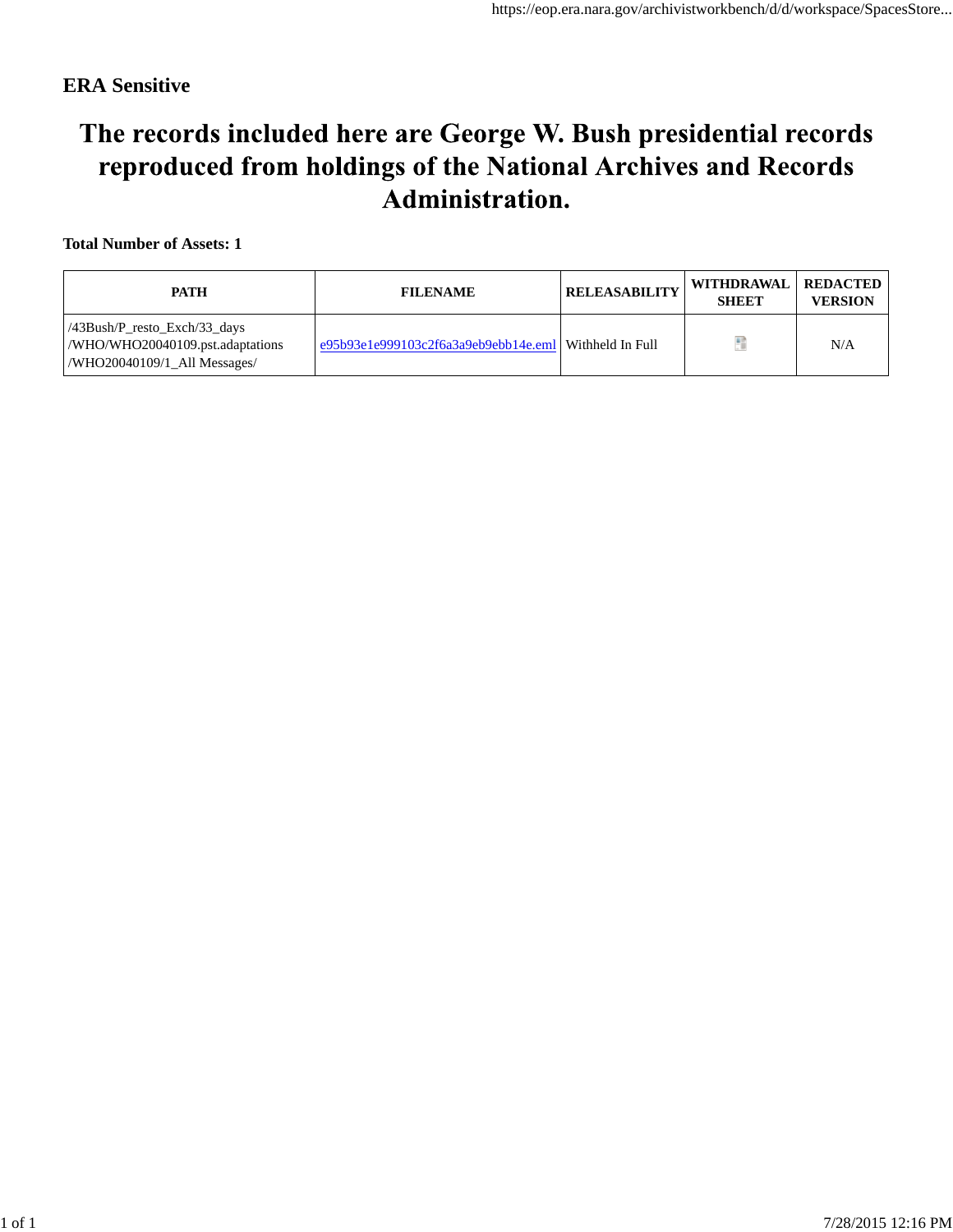### **ERA Sensitive**

# The records included here are George W. Bush presidential records reproduced from holdings of the National Archives and Records Administration.

#### **Total Number of Assets: 4**

| <b>PATH</b>                                                                                             | <b>FILENAME</b>                                      | <b>RELEASABILITY</b> | <b>WITHDRAWAL</b><br><b>SHEET</b> | <b>REDACTED</b><br><b>VERSION</b> |
|---------------------------------------------------------------------------------------------------------|------------------------------------------------------|----------------------|-----------------------------------|-----------------------------------|
| /43Bush/EXCHANGE-<br>P/EML/Issues/e2da0d72-<br>fbf9-4b08-8ba2-780e09f2da10<br>/Duplicate/               | 00000000493CAE73CCF6BB42AFB41929853DEA6CC4592B00.eml | Withheld In Full     | 醋                                 | N/A                               |
| /43Bush/EXCHANGE-<br>P/EML/Issues/1fb8b680-5806-4faa-<br>b11b-78609c8f419b/Master/                      | 00000000234F193EF826B94FAAFD82A490325F5AC4592B00.eml | Withheld In Full     | Đ                                 | N/A                               |
| /43Bush/EXCHANGE-<br>P/EML/OPD/2003/6<br>/16/1fb8b680-5806-4faa-<br>b11b-78609c8f419b.pst.adaptations/  | 00000000234F193EF826B94FAAFD82A490325F5AC4592B00.eml | Withheld In Full     | Ħ                                 | N/A                               |
| /43Bush/EXCHANGE-<br>P/EML/NULL/2003/6<br>/16/1fb8b680-5806-4faa-<br>b11b-78609c8f419b.pst.adaptations/ | 00000000234F193EF826B94FAAFD82A490325F5AC4592B00.eml | Withheld In Full     | 醋                                 | N/A                               |